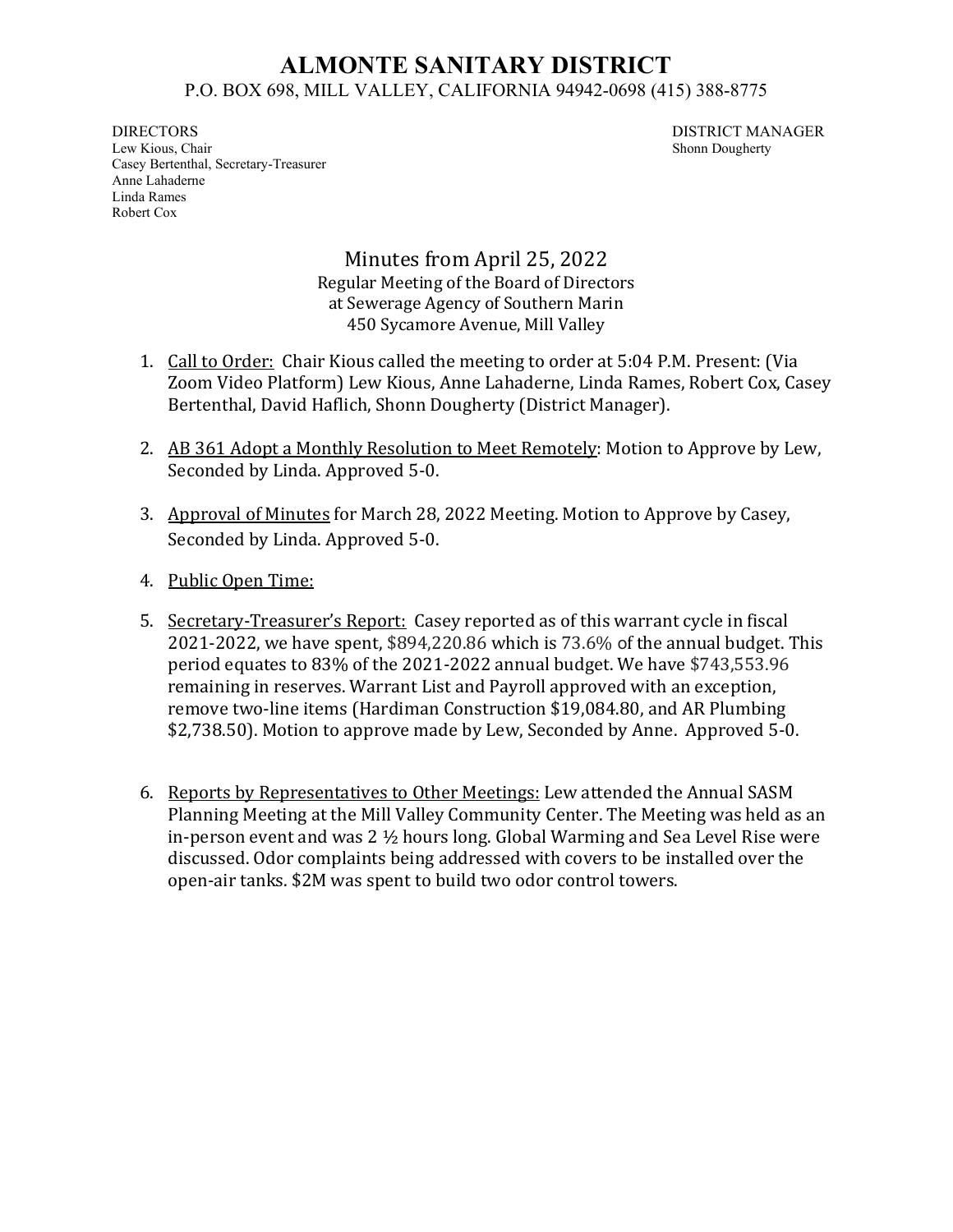| <b>Almonte Payroll</b>           | # of Meeting: Rate |          | Gross    | Net      | Check # or                | <b>Notes</b>                 |  |
|----------------------------------|--------------------|----------|----------|----------|---------------------------|------------------------------|--|
|                                  |                    |          | Amt      | Amt      | <b>Function</b>           |                              |  |
| Shonn Dougherty                  | Salary             | 3,700.00 | 3,700.00 | 3,093.31 | 10537                     |                              |  |
| David Haflich                    | Salary             | 500,00   | 500.00   | 461.75   | 10538                     |                              |  |
| Lew Kious/Almonte                | 1                  | 125.00   | 125.00   | 207.79   |                           | 10539 Meetings-Almonte, SASM |  |
|                                  | 1                  | 100.00   | 100.00   |          |                           |                              |  |
| Anne Lahaderne                   | 1 <sup>1</sup>     | 100.00   | 100.00   | 92.35    | 10540                     |                              |  |
| Linda Rames                      | $\mathbf{1}$       | 100.00   | 100.00   | 92.53    | 10541                     |                              |  |
| Robert Cox                       | $\mathbf{1}$       | 100.00   | 100.00   | 92.35    | 10536                     |                              |  |
| Casey Bertenthal                 | 1                  | 125.00   | 125.00   | 115.44   | 10535                     |                              |  |
| Alyssa Schiffmann                | 1099-1 hr          | \$135/hr | 135.00   | 135.00   | 10542                     |                              |  |
| Caostal Payroll Charges          |                    |          | 86.40    |          | EFT US Bank               |                              |  |
| Employer Soc. Sec                |                    |          | 300.70   |          | EFT US Bank               |                              |  |
| <b>Employer Medicare</b>         |                    |          | 70.32    |          | EFT US Bank               |                              |  |
| <b>Total Financial Liability</b> |                    |          | 5,442.42 |          | US Bank                   |                              |  |
|                                  |                    | BY:      |          |          | Casey Bertentha Sec/Treas |                              |  |

**IV. NUI GIVEIT** 

AUDITOR-CONTROLLER ROOM 225, CIVIC CENTER<br>SAN RAFAEL, CA 94903

AMENDED

**ALMONTE SANITARY DISTRICT** 

April 25, 2022

On April 25, 2022 THE GOVERNING BOARD OF THE ALMONTE SANITARY DISTRICT APPROVED THE FOLLOWING WARRANTS FOR PAYMENT:

| <b>WARRANT</b> |                                              |                                                                                                | <b>FUND TO BE</b> |               |               |
|----------------|----------------------------------------------|------------------------------------------------------------------------------------------------|-------------------|---------------|---------------|
| <b>NUMBER</b>  | IN FAVOR OF                                  | <b>PURPOSE</b>                                                                                 | <b>CHARGED</b>    | <b>OBJECT</b> | <b>AMOUNT</b> |
| 182180492      | Roto Rooter<br>(Donald J Calegari Ent. Inc.) | USA's-8@ \$180.00 (\$1,440.00)                                                                 | 8035              | 521810        | .440.00       |
| 182180493      | Shonn Dougherty                              | AT&T District Phone Bill (\$36.32), UPS Store,<br>Envelopes (\$16.24), Fed Ex, Copies(\$20.55) | 8035              | 521810        | 73.11         |
|                | 182180494 Nute Engineering                   | 2021 CIP Engineering (Past Due, Received Invoice in<br>April)                                  | 8035              | 521810        | 4,534.50      |
| 182180495      | Nute Engineering                             | 2021 CIP Engineering                                                                           | 8035              | 521810        | 59.00         |
| 182180496      | Almonte Sanitary District                    | Payroll Funding, Exact April Payroll Liability                                                 | 8035              | 511110        | 5,442.42      |

| <b>SUMMARIES BY CLASS</b> |         |                    |                  |
|---------------------------|---------|--------------------|------------------|
| 511110 SALARIES           |         | 5,442.42           |                  |
| 521810 OPERATING EXPENSES |         | 1,513.11           |                  |
| 522512 CAPITAL PROJECTS   |         | 4,593.50           |                  |
|                           | Total   | 11,549.03          |                  |
|                           |         | <b>PAGE TOTAL:</b> | 11,549.03        |
| BY:                       |         |                    | Casey Bertenthal |
| carciary<br>TITLE:        | 6040000 |                    | Sec/Treas        |